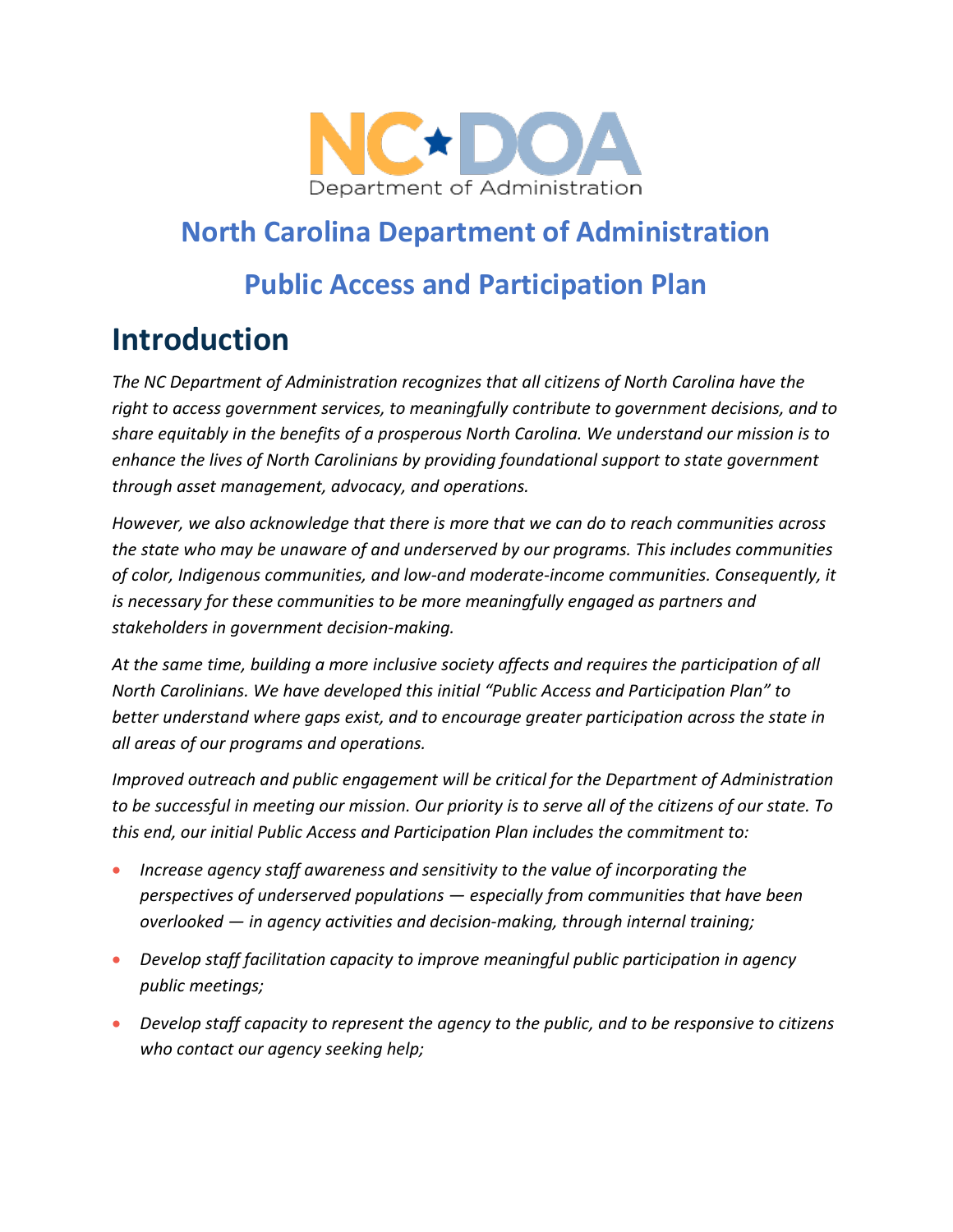- *Revisit and redesign the ways that the public accesses the agency, to increase transparency and better enable meaningful participation; and*
- *Adopt means of measuring success in public access and participation and incorporating lessons learned through public engagement, to ensure continuous improvement in these efforts.*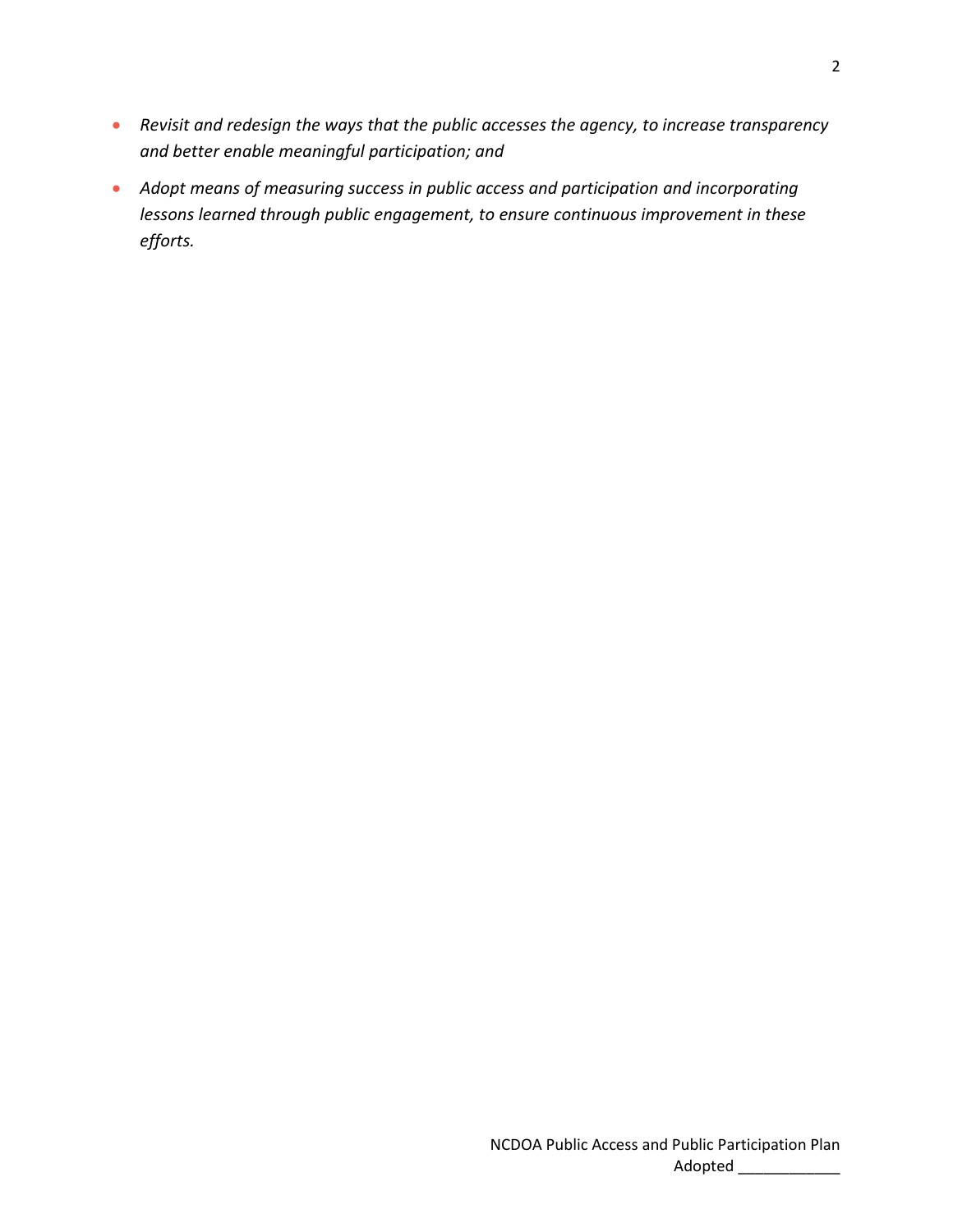## **Part 1: Public Meetings**

Public meetings are central to the public's access to agency decision-makers, and to public understanding of agency plans and actions. They are an opportunity for agencies to engage communities whose opinions, for many reasons, have been overlooked. An agency relies on the exchange of information to provide a comprehensive view of agency proposals and to get a sense of the community's views on related challenges and benefits of agency plans or actions.

To improve public engagement and access, the Department of Administration shall:

- Review existing practices governing the conduct of agency public meetings, and adopt new practices where necessary to promote greater access and meaningful public engagement;
- Engage in community outreach to inform this work;
- Consult with sister agencies that may have done this already; and
- Adopt the goal of ongoing improvement of public access and public participation. (See Part 5: Ongoing Improvement of Public Access and Participation)

In its review of existing practices governing the conduct of public meetings, the agency shall take the following actions to remediate barriers to participation:

**Timing:** Adopting timing of informal public meetings at different hours of the day and days of the week to increase the likelihood of getting more representative participation.

**Notice:** Adopting discretionary notice practices that exceed statutory or regulatory minimum requirements for public input opportunities.

**Publicity:** Publicizing liberally using various media to promote meeting attendance.

**Outreach Intermediaries:** Utilizing indirect methods of outreach to publicize proposed state actions, including coordinating with intermediary organizations that possess their own networks.

Supporting the ability of intermediaries to assist with reducing barriers associated with the need for childcare and transportation.

**Venues:** In addition to providing virtual meeting locations, adopting a variety of locations in neighborhoods whose populations are predominantly Black, Indigenous, Latino or people of color, and who have an average income below the state's average, and in rural locations across the state.

Ensuring that venues are physically accessible and provide basic amenities.

**Languages:** Providing translation in American Sign Language and the top two spoken languages of a community, as determined by the most recent census.

3

NCDOA Public Access and Public Participation Plan Adopted \_\_\_\_\_\_\_\_\_\_\_\_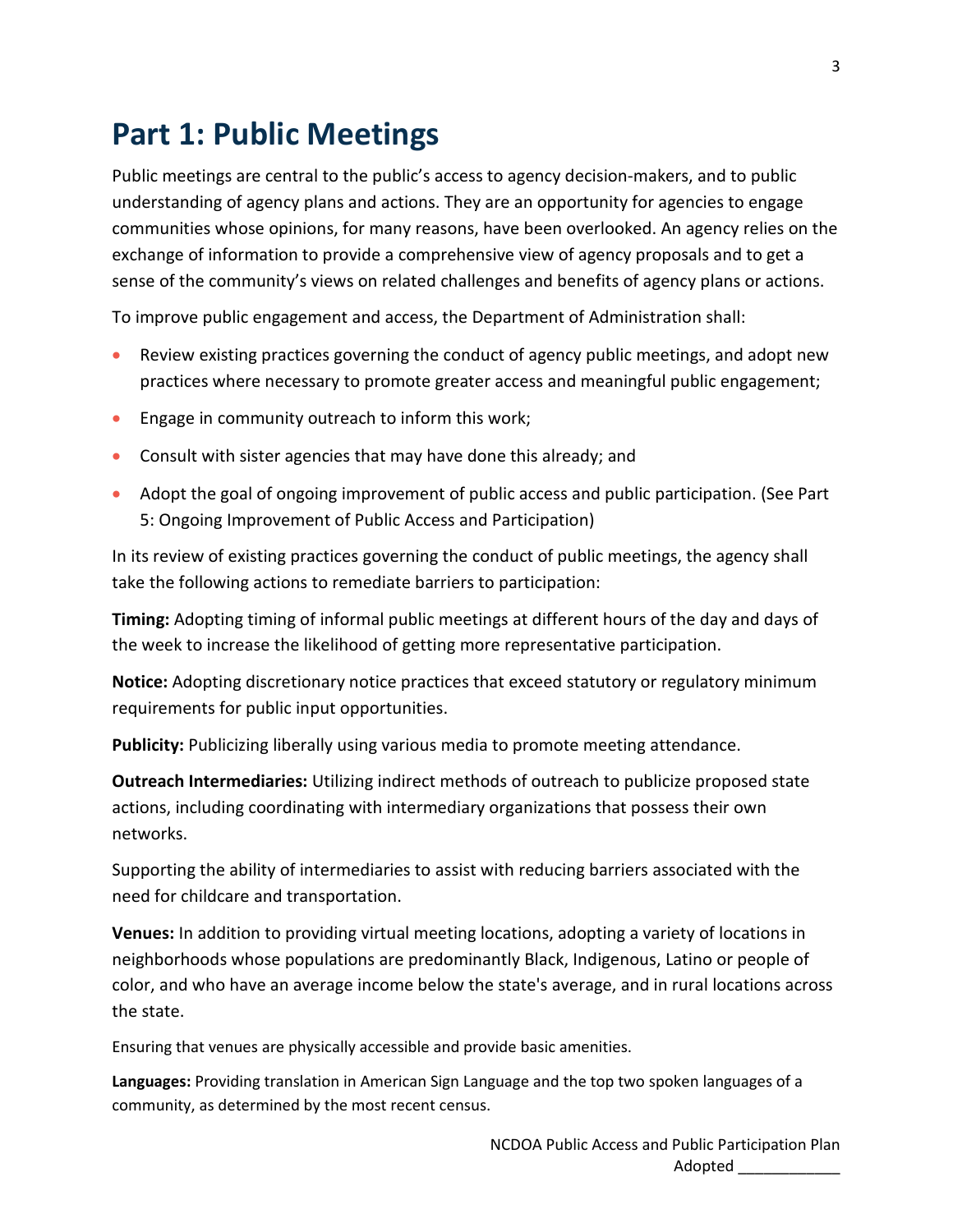**Additional Incentives:** Considering motivating attendance by providing guest speakers or other incentives.

**Non-Technical Information:** Providing relevant information and data to the public that is accessible to a non-technical audience.

**Varied Means of Input:** Providing multiple means of public input, augmenting in-person and virtual meetings, to include telephone, email, online comment portals, surveys, polls, and other means.

Division leaders are authorized to make meeting facilitation training available to staff. (See Part 3: Staff Training)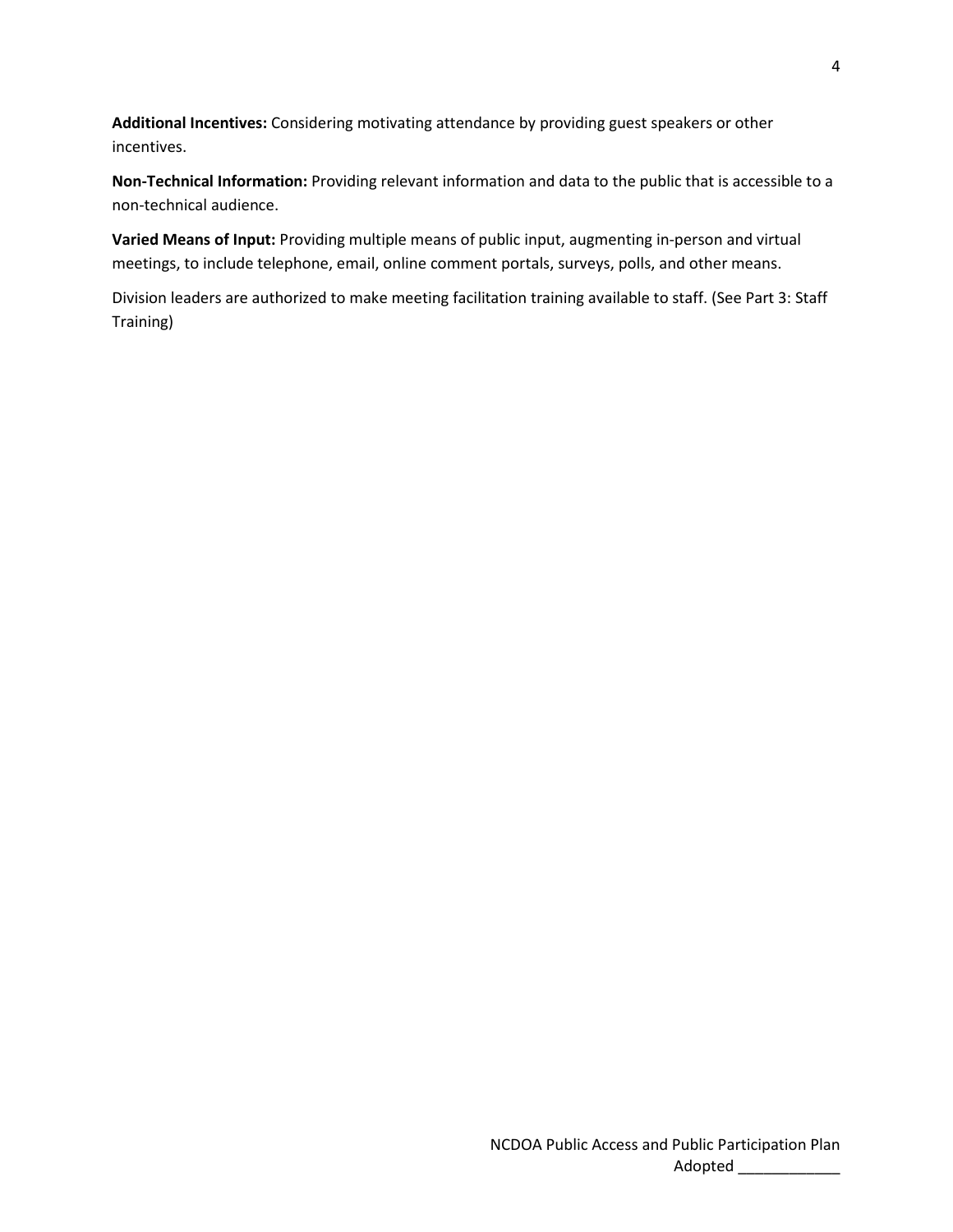## **Part 2: Plan Elements for Website Improvement**

Just as the public will benefit from improvements to the ways that the Department of Administration conducts public meetings, website visitors will be able to engage more fully if the Department of Administration improves access to its digital presence and resources. Making sure the Department of Administration website is designed with a focus on user experience will increase traffic and engagement and improve the public's understanding of agency goals and activities.

The Department of Administration will:

- Review all website language describing agency policies, programs and processes, and, where necessary, update content with clear, plain-language statements;
- Engage in community outreach to inform this work;
- Consult with sister agencies that have taken steps to improve access to their websites; and
- Consider securing the assistance of website specialists.

In its review, the agency shall address the following barriers:

**Non-Technical Information:** Conveying information that is clear and accessible. Even technical information should be set out in a non-technical manner.

**Languages:** Publishing website content in the two most common languages spoken in the state as determined by the most recent census.

**Varied Means of Input:** Making available multiple methods for the public to provide input through the website and otherwise. This could include telephone, email, general comment portals and other means.

The Department of Administration will appoint staff to serve as "environmental justice liaisons" for the agency. These staff can be subject matter experts. Alternatively, they can be intermediaries between agency subject matter experts and the public. The agency will post their names, email addresses and telephone numbers on the website so the public has ready access to their help.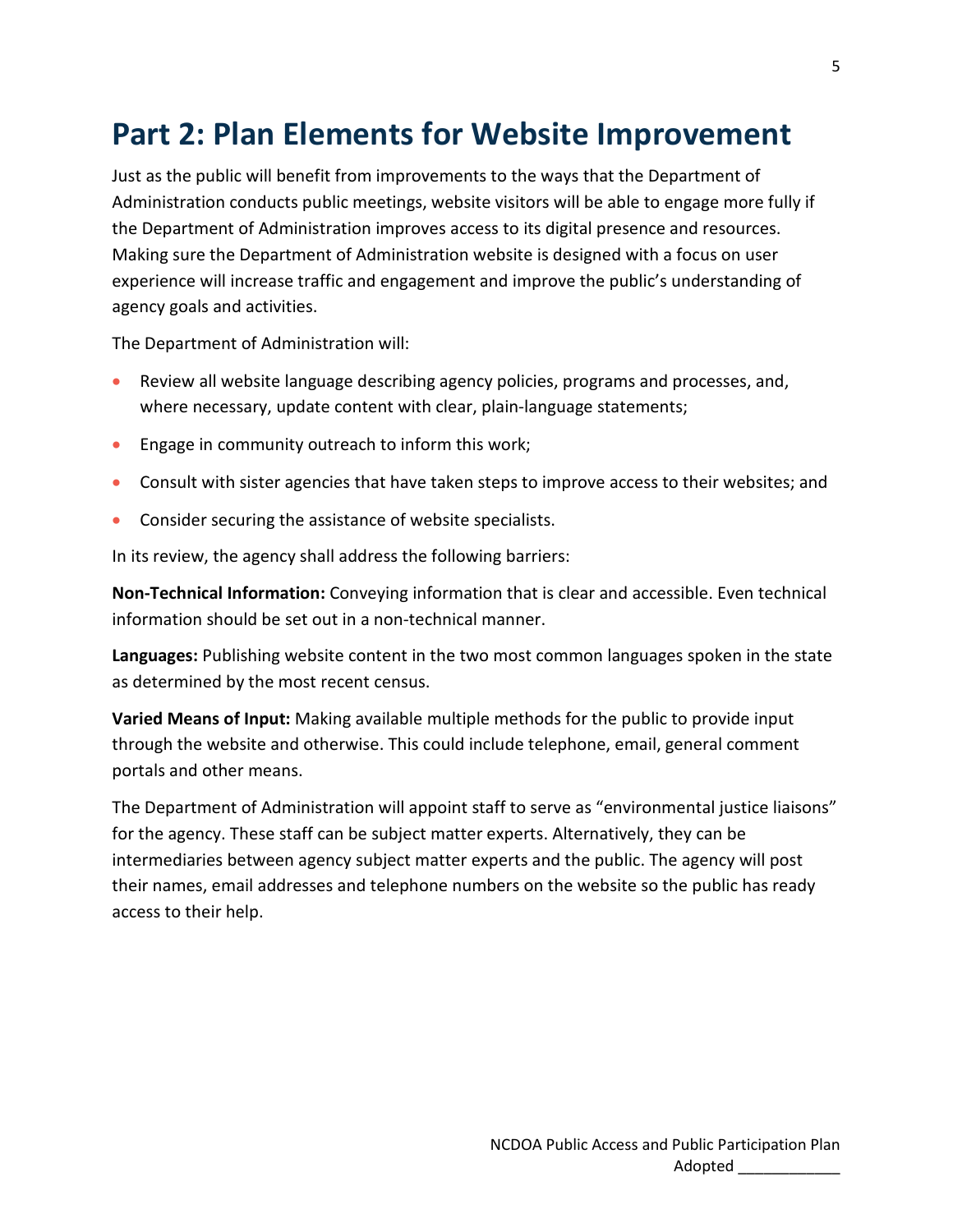## **Part 3: Staff Training**

To build staff appreciation of the barriers faced by communities whose residents are Black, Indigenous, Latino or people of color, and to be better prepared to make agency processes more open to these communities, Department of Administration staff will participate in training starting in the fall of 2022.

There will be two types of training. First, to create greater sensitivity to the challenges that many communities face, staff will hear from community members regarding the barriers they face in accessing government services and engaging with state agencies. Trainings will also explore principles that will help illustrate why it is critically important for the agency to endeavor to be more inclusive. Reviewing and understanding the Jemez Principles for Democratic Organizing or the International Association of Public Participation's Core Values for Public Participation provide a useful starting point for staff training.

Meeting facilitation is a second important element of agency training that certain staff will undertake this year. While many agencies may have high-profile cases that are contentious and require the engagement of mediation and dispute resolution professionals, most DOA meetings do not. Well-trained staff can organize and conduct most informal DOA meetings. Basic facilitation skills ensures that public meetings run smoothly, and that DOA and the public get the most out of them. DOA will identify specific staff who can first learn basic public facilitation skills, and then use their understanding to teach their colleagues.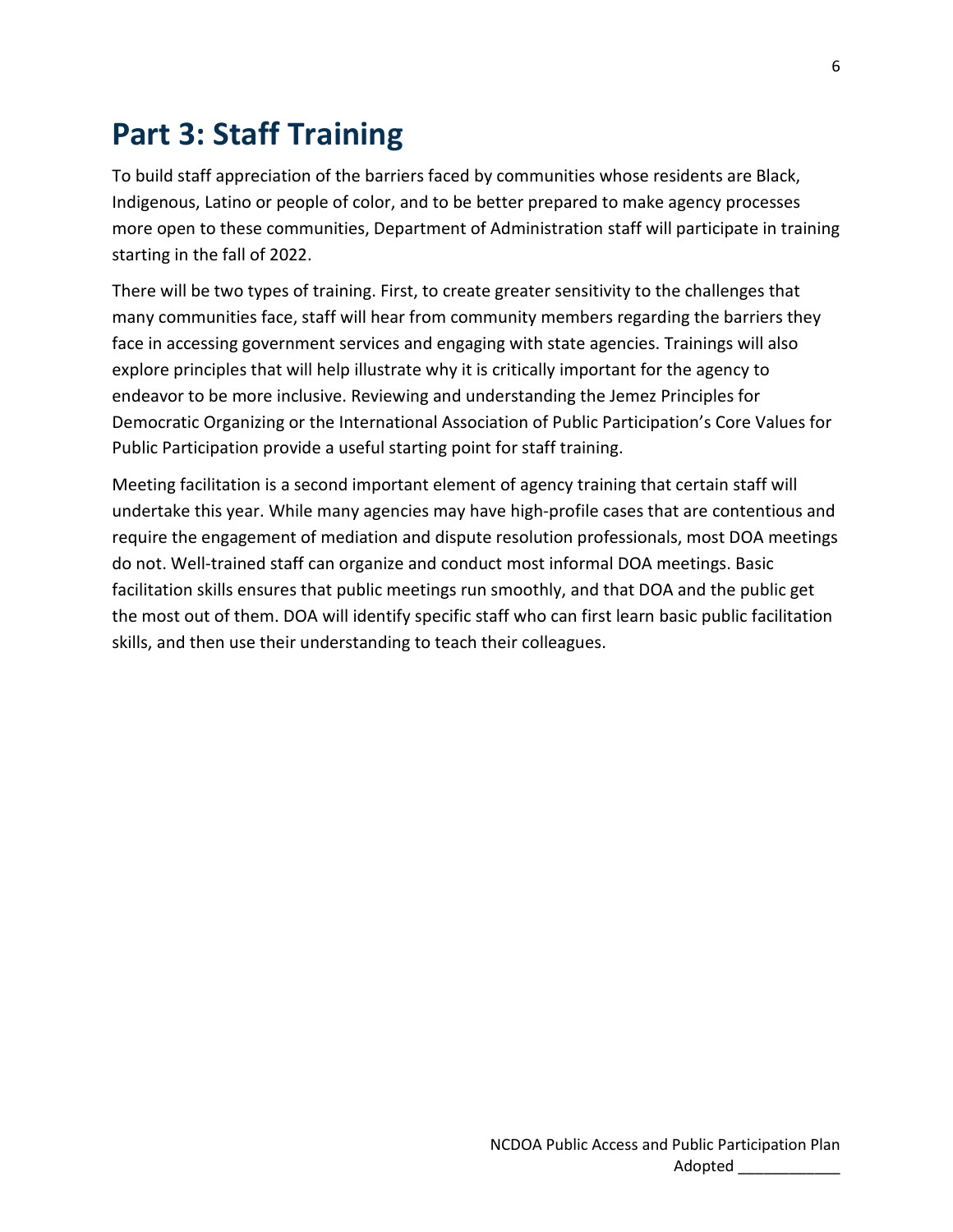## **Part 4: Ongoing Improvement of Public Access and Participation**

The Department of Administration's adoption of a Public Access and Participation Plan is an important step in our commitment to developing a more accessible and responsive state government. However, this is a first step, and there needs to be a process that will ensure continued improvement of the plan. Responsible oversight will ensure the plan not only is producing the results that the agency is seeking, but it is able to demonstrate these results.

As with any administrative program, a formal plan such as this will be a complex undertaking. The initial plan will undoubtedly benefit from ongoing review and the adoption of improvements to its initial design and implementation process. Planning for periodic comprehensive review will help ensure this.

To this end, the Department of Administration will undertake a program review within two years of this plan's initial implementation, and within every two years after that, to ensure that it is promoting public access and participation.

Review should be organized and facilitated in a manner that encourages representation from diverse stakeholders, ensuring equitable opportunities for participation, without requiring formal intervention or representation by an attorney.

Basic components of program review will include, at a minimum, consideration of:

- 1. Plan impacts: a demonstration that DOA is providing opportunities for meaningful public participation.
- 2. Plan success: whether the plan has been successful in meeting its goals of being more inclusive and, specifically, whether DOA actions are reflecting this engagement by incorporating viewpoints of historically disenfranchised communities in North Carolina.
- 3. Future improvements, relevant circumstances, and issues that DOA and the public determine should inform the specific focus that the review would take and be incorporated into program review.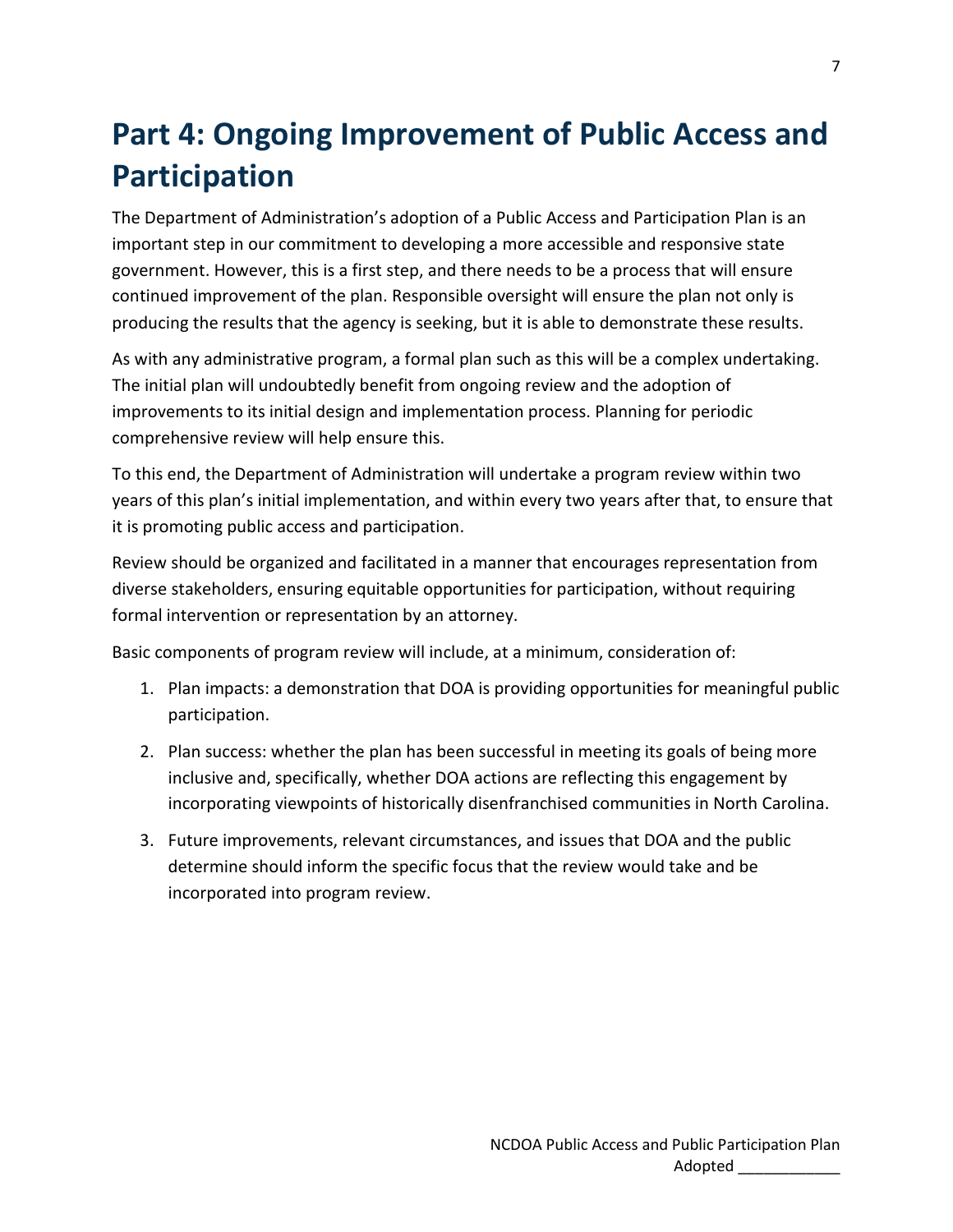# **Appendix: Agency Mission Statement and Equity Statement**

### **Agency Description**

Established in 1957, the Department of Administration acts as the business manager for North Carolina state government, advocates for historically marginalized communities and provides facility services for state-owned buildings and grounds. The department oversees Government Operations such as building construction, purchasing, and contracting for goods and services, managing state vehicles, acquiring, and disposing of real property, maintaining state property and operating auxiliary services such as courier mail delivery and the sale of state and federal surplus property. The department's advocacy programs provide advocacy, assistance, and services to diverse segments of the state's population that have been traditionally underserved.

#### **Mission**

Our mission is to enhance the lives of North Carolinians by providing foundational support to state government through asset management, advocacy, and operations.

#### **Vision**

Provide high quality customer service effectively, efficiently, and economically for the people, agencies, and communities of our state.

#### **Our Values**

1. **Belonging:** Intentionally promoting an equitable and inclusive workplace to reflect the communities we serve, and our diverse backgrounds and experiences are valued and recognized as strengths.

2. **Respect:** Treating others with consideration and civility. We value each other as teammates and human beings.

3. **Transparency:** Building a culture of trust through open and honest communication.

4. **Excellence:** Striving for the best for each other and our customers.

5. **Wellness:** Have joy and balance at work through spiritual, emotional, physical, and social wellbeing.